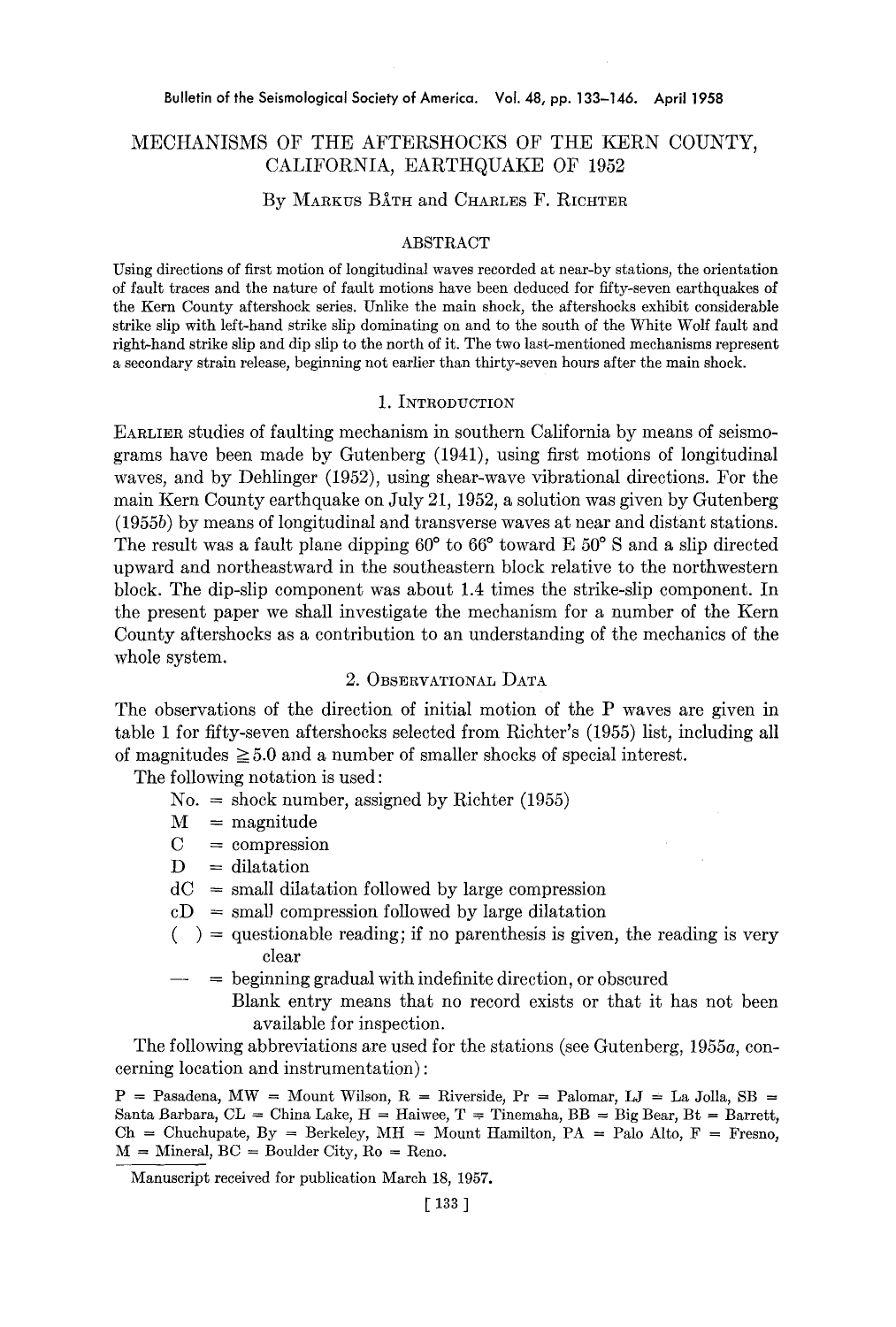| No.    | Date.<br>$\overline{\text{time}}$<br>(G.C.T.) | Lat.,<br>long.  | $\mathbf M$ | $\overline{P}$ | MW          | $\mathbf R$ | Pr            | LJ | SB             | CL                       | $\mathbf H$              | T              |
|--------|-----------------------------------------------|-----------------|-------------|----------------|-------------|-------------|---------------|----|----------------|--------------------------|--------------------------|----------------|
|        | 1952                                          | deg. min.       |             |                |             |             |               |    |                |                          |                          |                |
|        |                                               | 35 14           | $5.1\,$     | (C)            |             |             |               |    |                | (cD)                     | D                        | D              |
| 40     | July 21<br>17:43                              | 118 32          |             |                |             |             |               |    |                |                          |                          |                |
| 46     | July 21                                       | 35 08           | 5.5         | $\mathcal{C}$  |             | $\mathbf C$ | $\mathcal{C}$ |    | $\mathbf C$    | D                        | D                        | D              |
|        | 19:41                                         | 118 46          |             |                |             |             |               |    |                |                          |                          |                |
| 58     | July 22                                       | 35 12.5         | 4.4         | $\mathcal{C}$  |             | (D)         |               |    | (dC)           | (C)                      |                          | (D)            |
|        | 03:21                                         | 118 37.5        |             |                |             |             |               |    |                |                          |                          |                |
| 59     | July 22                                       | 34 52           | 4.1         | D              |             | $\mathbf C$ | $\mathbf C$   |    | cD             | (D)                      |                          | dC             |
|        | 07:45                                         | 118 52          |             |                |             |             |               |    |                |                          |                          |                |
| 60     | July 22                                       | 35 05           | 4.4         | $\mathcal{C}$  | $\mathbf C$ | (C)         | cD            |    | D              | D                        | (c)D                     |                |
|        | 08:16                                         | 118 35          |             |                |             |             |               |    |                |                          |                          |                |
| 61     | July 22                                       | 35 00           | 4.1         | $\mathbf C$    | (c)D        |             | $\mathbf C$   |    | (D)            | $\mathbf C$              |                          | cD             |
|        | 08:21                                         | 119 00          |             |                |             |             |               |    |                |                          |                          |                |
| 62     | July 22                                       | 35 05           | 4.7         | D              | (D)         | D           | dC            |    | $\mathbf C$    | $\mathbf C$              | (C)                      | D              |
|        | 08:48                                         | 118 45          |             |                |             |             |               |    |                |                          |                          |                |
| 63     | July 22                                       | 35 14           | 4.5         | D              | D           |             | dC            |    | dC             | $\mathbf C$              | $\rm C$                  | D              |
|        | 09:10                                         | 118 36          |             |                |             |             |               |    |                |                          | D                        | cD             |
| 64     | July 22                                       | 35 02           | 4.1         | dC             |             |             | cD            |    | D              | (C)                      |                          |                |
|        | 10:20                                         | 119 00          |             |                |             |             |               |    |                |                          |                          |                |
| 65     | July 22                                       | 35 03           | 3.8         | D              | D           |             |               |    |                |                          |                          |                |
|        | 10:44                                         | $118\,$ $30$    |             | D              | D           | (C)         | dC            |    | dC             | $\mathbf C$              | (C)                      | D              |
| 66     | July 22                                       | 35 00           | 4.8         |                |             |             |               |    |                |                          |                          |                |
|        | 13:32                                         | 119 00          |             | D              | (D)         |             | (dC)          |    | $\rm C$        | $\overline{\phantom{a}}$ | $\overline{\phantom{a}}$ | D              |
| 68     | July 22                                       | 34 54           | $4.3\,$     |                |             |             |               |    |                |                          |                          |                |
|        | 14:30                                         | 119 03<br>35 14 | $4.2\,$     | D              | D           |             | (dC)          |    | $\mathbf C$    | $\mathbf C$              | $\mathbf C$              | D              |
| 69     | July 22<br>15:03                              | 118 32          |             |                |             |             |               |    |                |                          |                          |                |
| 70     | July 22                                       | 35 00           | 4.1         | D              |             |             | $\rm C$       |    | $\mathcal{C}$  | $\mathbf C$              |                          | (e)D           |
|        | 17:53                                         | 119 00          |             |                |             |             |               |    |                |                          |                          |                |
| 71     | July 22                                       | 35 13           | 4.3         | (C)            | $\mathbf C$ |             |               |    |                | $\mathbf C$              | Ď                        | D              |
|        | 19:09                                         | 118 28          |             |                |             |             |               |    |                |                          |                          |                |
| 73     | July 22                                       | 35 04           | 4.2         | D              | D           |             |               |    |                | D                        | —                        |                |
|        | 21:02                                         | 118 46          |             |                |             |             |               |    |                |                          |                          |                |
| 74     | July 22                                       | 35 01 5         | 4.7         | $\rm C$        | $\mathbf C$ |             | $\mathbf C$   |    | dC             | С                        | (C)                      | $\mathbf C$    |
|        | 22:32                                         | 118 55.5        |             |                |             |             |               |    |                |                          |                          |                |
| 75     | July 23                                       | 35 22           | 6.1         | $\overline{C}$ |             |             |               |    | $\overline{C}$ | $\rm C$                  | (C)                      | D              |
|        | 00:39                                         | 118 35          |             |                |             |             |               |    |                |                          |                          |                |
| 76     | July 23                                       | 35.0            | 4.4         |                |             |             |               |    | $\mathbf C$    |                          |                          |                |
|        | 00:43                                         | 119.0           |             |                |             |             |               |    | $\mathcal{C}$  | $\overline{C}$           | dC                       | $\overline{C}$ |
| $77\,$ | July 23                                       | 35 22           | 4.6         | $\mathbf D$    | D           |             | (C)           |    |                |                          |                          |                |
|        | 00:48                                         | 118 35          |             |                |             |             |               |    |                |                          |                          |                |
|        |                                               |                 |             |                |             |             |               |    |                |                          |                          |                |

 $\sim$ 

TABLE 1 OBSERVATIONAL DATA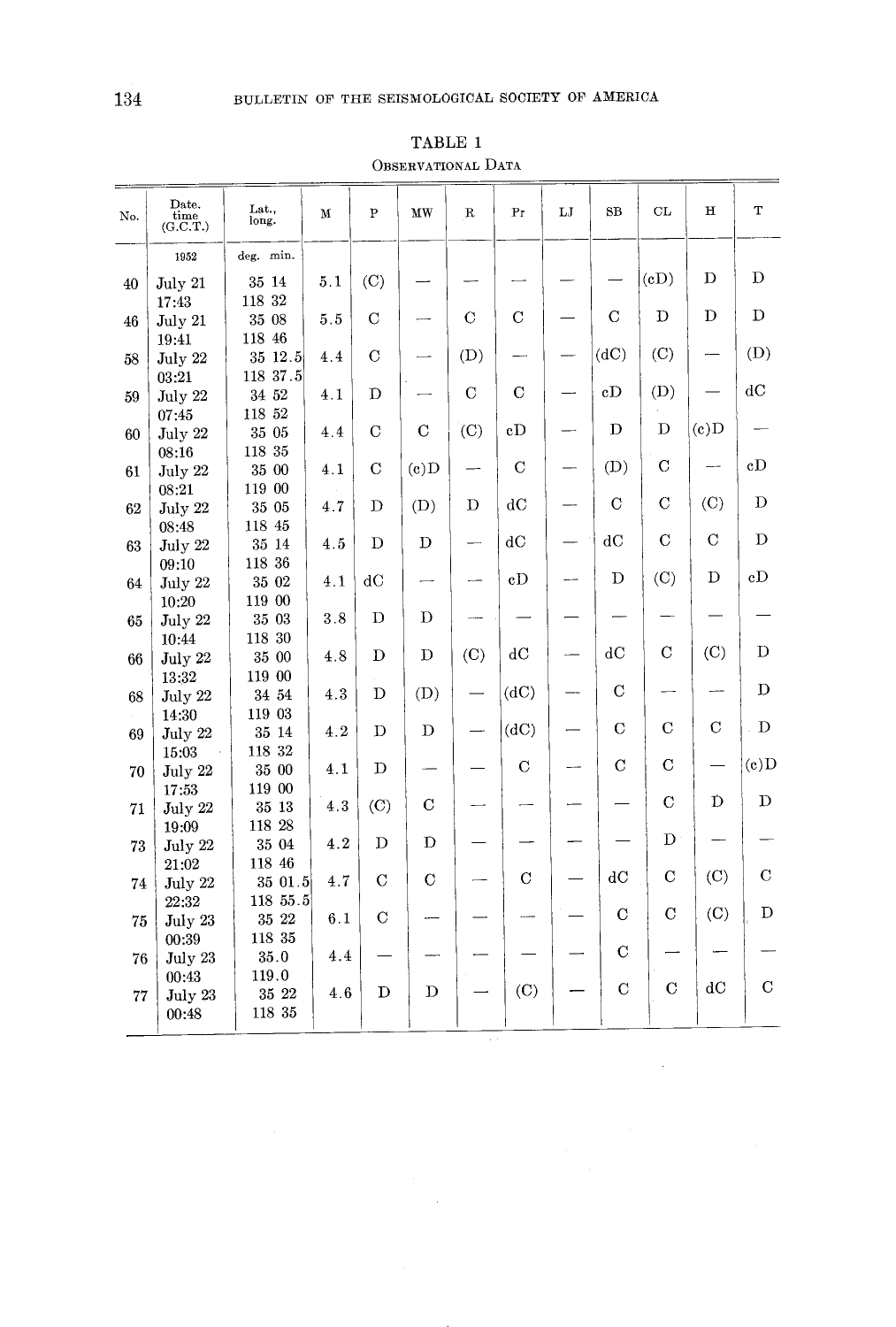|                         |                        |             |                          |                          |                          | *******     | $\circ$ $\circ$ $\circ$ $\circ$ $\circ$ $\circ$ $\circ$ |                          |             |                      |            |
|-------------------------|------------------------|-------------|--------------------------|--------------------------|--------------------------|-------------|---------------------------------------------------------|--------------------------|-------------|----------------------|------------|
| $_{\rm BB}$             | $\mathbf{B}\mathbf{t}$ | $_{\rm Ch}$ | $\mathbf{B}\mathbf{y}$   | $\mathbf{H}\mathbf{M}$   | $\mathbf{P}\mathbf{A}$   | $\mathbf F$ | $\mathbf M$                                             | $_{\rm BC}$              | ${\rm Ro}$  | Additional data      | No.        |
|                         |                        |             | $\mathbf{c}\mathbf{D}$   |                          | $\mathbf D$              | (D)         |                                                         | $\mathbf C$              |             |                      | $40\,$     |
| (C)                     | $\mathbf C$            |             | $\mathbf D$              | $\mathbf D$              | $\rm dC$                 | $\mathbf D$ |                                                         | $\overline{C}$           |             |                      | 46         |
|                         | (D)                    |             | (C)                      | $\overline{\phantom{0}}$ |                          | $\mathbf D$ |                                                         |                          |             |                      | $58\,$     |
|                         | (cD)                   |             |                          | (C)                      | $\overline{\phantom{0}}$ | $\mathbf D$ | (D)                                                     |                          |             | White Oak: D         | 59         |
| $_{\rm cD}$             | (C)                    |             | $\overline{\phantom{0}}$ | $\mathbf D$              | — <b>.</b>               | D           | ---                                                     |                          |             |                      | 60         |
| (c)D                    |                        |             | $\overline{\phantom{0}}$ |                          | --                       | $\mathbf D$ |                                                         |                          | (C)         | White Oak: ${\bf D}$ | 61         |
|                         |                        |             | $\overline{\phantom{0}}$ | (C)                      |                          | $\mathbf D$ |                                                         | $\overline{\phantom{0}}$ |             |                      | $62\,$     |
| $\rm{eD}$               | (C)                    |             | D                        | $\rm{c}D$                |                          | $\mathbf D$ | $\overline{\phantom{0}}$                                | $\rm cD$                 |             |                      | 63         |
| $\qquad \qquad -$       | $\mathbf C$            |             | —                        |                          | ---                      | $\mathbf D$ | (D)                                                     | $-\cdots$                |             |                      | $64\,$     |
| $\rm{cD}$               | (cD)                   |             |                          |                          |                          | $\mathbf D$ |                                                         |                          |             |                      | 65         |
| $\mathbf C$             |                        |             | (D)                      | $\mathbf D$              | (C)                      | $\mathbf D$ |                                                         | $\overline{\phantom{0}}$ | D           |                      | 66         |
|                         |                        |             | --                       |                          | $\overline{\phantom{0}}$ | $\mathbf D$ | ÷                                                       | $\overline{\phantom{0}}$ |             |                      | 68         |
|                         |                        |             | (D)                      | (D)                      | $\overline{\phantom{0}}$ | (D)         |                                                         |                          |             |                      | 69         |
|                         |                        |             |                          |                          |                          |             |                                                         |                          |             |                      | 70         |
| (cD)                    |                        |             | (D)                      | (c)D                     |                          |             |                                                         | $\mathbf C$              |             |                      | $71\,$     |
|                         |                        |             | D                        | (D)                      | $\overline{\phantom{0}}$ | $\mathbf C$ |                                                         | —⊶                       |             |                      | 73         |
| $\overline{\mathrm{C}}$ |                        |             | $\rightarrow$            | $\mathbf D$              | $\overline{\phantom{m}}$ | $\mathbf C$ |                                                         | --                       | —-          |                      | $74\,$     |
|                         |                        |             | D                        | $\mathbf D$              | $\mathbf D$              | $\mathbf D$ |                                                         | $\mathbf C$              | $\mathbf D$ | Santa Clara: D       | $75\,$     |
|                         |                        |             |                          | $\overline{\phantom{0}}$ | --                       |             |                                                         | $\overline{\phantom{0}}$ |             |                      | ${\bf 76}$ |
|                         |                        |             |                          | $\mathbf C$              | $\mathbf C$              |             |                                                         | $(\mathbf{C})$           |             |                      | $77\,$     |
|                         |                        |             |                          |                          |                          |             |                                                         |                          |             |                      |            |

 $\mathcal{L}^{\text{max}}_{\text{max}}$ 

TABLE *1--Continued*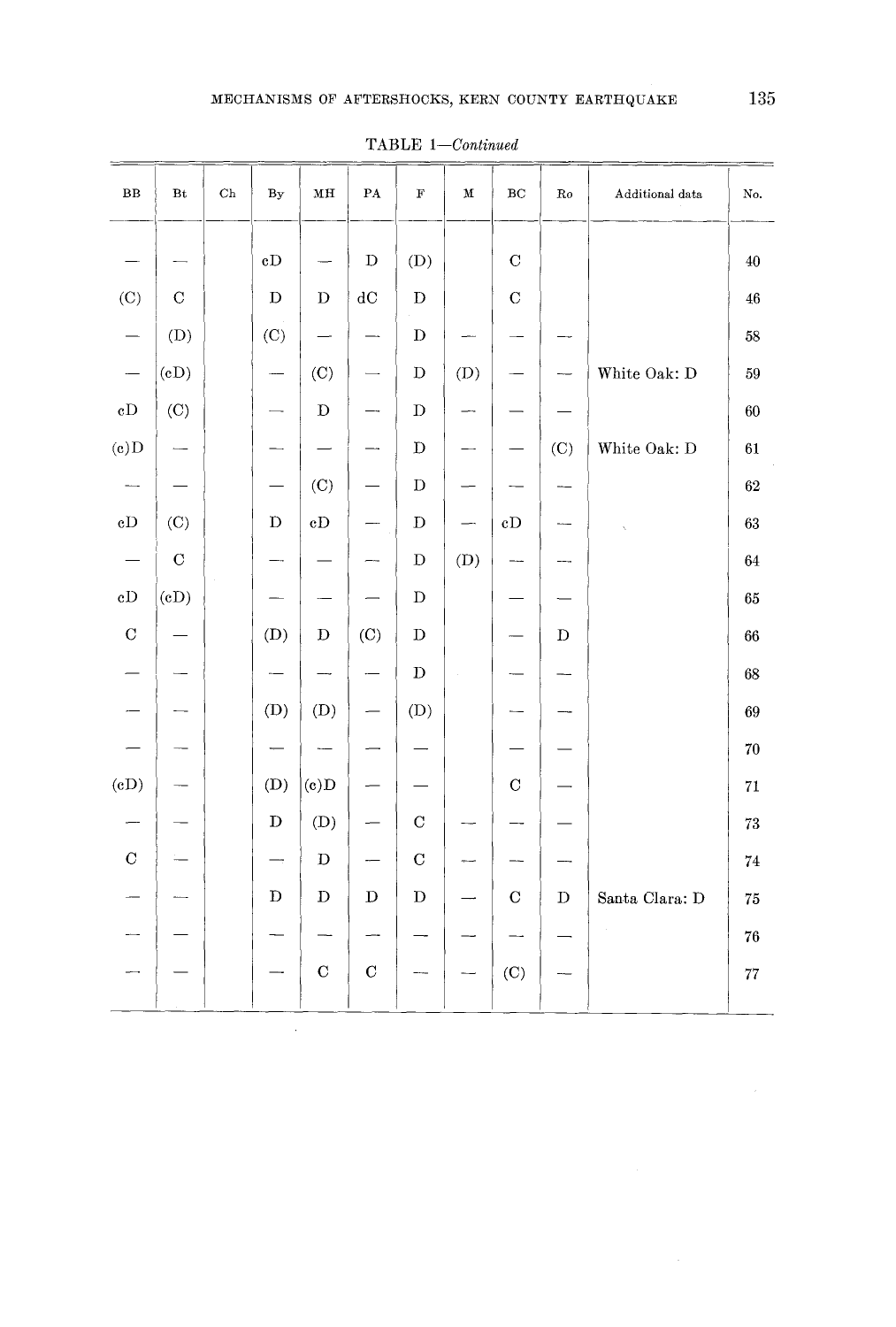| Date.<br>time<br>(G.C.T.) | Lat.<br>long.                                                                                                                                                                                                                                         | ${\bf M}$                                                                                                                                                                                                                                      | P                                                                                    | MW                                                               | $\mathbf R$                                 | Pr                                               | LJ                                                                               | $_{\rm SB}$    | CL                                                                       | н                                                                                                                                                                    | т                                                                             |
|---------------------------|-------------------------------------------------------------------------------------------------------------------------------------------------------------------------------------------------------------------------------------------------------|------------------------------------------------------------------------------------------------------------------------------------------------------------------------------------------------------------------------------------------------|--------------------------------------------------------------------------------------|------------------------------------------------------------------|---------------------------------------------|--------------------------------------------------|----------------------------------------------------------------------------------|----------------|--------------------------------------------------------------------------|----------------------------------------------------------------------------------------------------------------------------------------------------------------------|-------------------------------------------------------------------------------|
| 1952                      | deg. min.                                                                                                                                                                                                                                             |                                                                                                                                                                                                                                                |                                                                                      |                                                                  |                                             |                                                  |                                                                                  |                |                                                                          |                                                                                                                                                                      |                                                                               |
| July 23                   | 35 22                                                                                                                                                                                                                                                 | 5.0                                                                                                                                                                                                                                            | D                                                                                    | D                                                                | (D)                                         | (D)                                              |                                                                                  | $\overline{C}$ | $\overline{C}$                                                           | (d)C                                                                                                                                                                 | $\mathbf C$                                                                   |
| July 23                   | 35 17                                                                                                                                                                                                                                                 | 4.7                                                                                                                                                                                                                                            | D                                                                                    | (D)                                                              | (D)                                         | $\mathcal{C}$                                    |                                                                                  |                | $\overline{C}$                                                           | dC                                                                                                                                                                   | C                                                                             |
| 03:49                     | 35 22                                                                                                                                                                                                                                                 |                                                                                                                                                                                                                                                | D                                                                                    | D                                                                |                                             | D                                                |                                                                                  | $\rm C$        | С                                                                        | dС                                                                                                                                                                   | C                                                                             |
| 04:02                     | 118 35                                                                                                                                                                                                                                                |                                                                                                                                                                                                                                                |                                                                                      |                                                                  |                                             |                                                  |                                                                                  |                |                                                                          |                                                                                                                                                                      |                                                                               |
| July 23                   | 35 23                                                                                                                                                                                                                                                 | 4.7                                                                                                                                                                                                                                            | (D)                                                                                  | D                                                                |                                             | $\rm{c}D$                                        |                                                                                  |                |                                                                          | $\overline{C}$                                                                                                                                                       | $\bf C$                                                                       |
| 05:46                     | 118 34                                                                                                                                                                                                                                                |                                                                                                                                                                                                                                                |                                                                                      |                                                                  |                                             |                                                  |                                                                                  |                |                                                                          |                                                                                                                                                                      |                                                                               |
| July 23                   |                                                                                                                                                                                                                                                       | 4.2                                                                                                                                                                                                                                            | D                                                                                    |                                                                  |                                             |                                                  |                                                                                  |                |                                                                          |                                                                                                                                                                      | D                                                                             |
|                           |                                                                                                                                                                                                                                                       |                                                                                                                                                                                                                                                |                                                                                      |                                                                  |                                             |                                                  |                                                                                  |                |                                                                          |                                                                                                                                                                      |                                                                               |
|                           |                                                                                                                                                                                                                                                       |                                                                                                                                                                                                                                                |                                                                                      |                                                                  |                                             |                                                  |                                                                                  |                |                                                                          |                                                                                                                                                                      | $\mathbf C$                                                                   |
|                           |                                                                                                                                                                                                                                                       |                                                                                                                                                                                                                                                |                                                                                      |                                                                  |                                             |                                                  |                                                                                  |                |                                                                          |                                                                                                                                                                      |                                                                               |
|                           |                                                                                                                                                                                                                                                       |                                                                                                                                                                                                                                                |                                                                                      |                                                                  |                                             |                                                  |                                                                                  |                |                                                                          |                                                                                                                                                                      | C                                                                             |
|                           |                                                                                                                                                                                                                                                       |                                                                                                                                                                                                                                                |                                                                                      |                                                                  |                                             |                                                  |                                                                                  |                |                                                                          |                                                                                                                                                                      |                                                                               |
|                           |                                                                                                                                                                                                                                                       |                                                                                                                                                                                                                                                |                                                                                      |                                                                  |                                             |                                                  |                                                                                  |                |                                                                          |                                                                                                                                                                      | $d{\bf C}$                                                                    |
|                           |                                                                                                                                                                                                                                                       |                                                                                                                                                                                                                                                |                                                                                      |                                                                  |                                             |                                                  |                                                                                  |                |                                                                          |                                                                                                                                                                      | D                                                                             |
|                           |                                                                                                                                                                                                                                                       |                                                                                                                                                                                                                                                |                                                                                      |                                                                  |                                             |                                                  |                                                                                  |                |                                                                          |                                                                                                                                                                      |                                                                               |
|                           |                                                                                                                                                                                                                                                       |                                                                                                                                                                                                                                                |                                                                                      |                                                                  |                                             |                                                  |                                                                                  |                |                                                                          |                                                                                                                                                                      | (dC)                                                                          |
|                           |                                                                                                                                                                                                                                                       |                                                                                                                                                                                                                                                |                                                                                      |                                                                  |                                             |                                                  |                                                                                  |                |                                                                          |                                                                                                                                                                      |                                                                               |
|                           |                                                                                                                                                                                                                                                       |                                                                                                                                                                                                                                                |                                                                                      |                                                                  |                                             |                                                  |                                                                                  |                |                                                                          |                                                                                                                                                                      | D                                                                             |
|                           |                                                                                                                                                                                                                                                       |                                                                                                                                                                                                                                                |                                                                                      |                                                                  |                                             |                                                  |                                                                                  |                |                                                                          |                                                                                                                                                                      |                                                                               |
|                           |                                                                                                                                                                                                                                                       |                                                                                                                                                                                                                                                |                                                                                      |                                                                  |                                             |                                                  |                                                                                  |                |                                                                          |                                                                                                                                                                      | D                                                                             |
|                           |                                                                                                                                                                                                                                                       |                                                                                                                                                                                                                                                |                                                                                      |                                                                  |                                             |                                                  |                                                                                  |                |                                                                          |                                                                                                                                                                      |                                                                               |
|                           |                                                                                                                                                                                                                                                       |                                                                                                                                                                                                                                                |                                                                                      |                                                                  |                                             |                                                  |                                                                                  |                |                                                                          |                                                                                                                                                                      | dC                                                                            |
|                           |                                                                                                                                                                                                                                                       |                                                                                                                                                                                                                                                |                                                                                      |                                                                  |                                             |                                                  |                                                                                  |                |                                                                          |                                                                                                                                                                      |                                                                               |
|                           |                                                                                                                                                                                                                                                       |                                                                                                                                                                                                                                                |                                                                                      |                                                                  |                                             |                                                  |                                                                                  |                | $\mathbf C$                                                              | $\mathbf C$                                                                                                                                                          | D                                                                             |
|                           |                                                                                                                                                                                                                                                       |                                                                                                                                                                                                                                                |                                                                                      |                                                                  |                                             |                                                  |                                                                                  |                |                                                                          |                                                                                                                                                                      |                                                                               |
|                           | 35 19                                                                                                                                                                                                                                                 | 5.0                                                                                                                                                                                                                                            | D                                                                                    | D                                                                | cD                                          | cD                                               |                                                                                  |                | D                                                                        | $\mathbf{D}$                                                                                                                                                         | $\overline{D}$                                                                |
| 13:13                     | 118 30                                                                                                                                                                                                                                                |                                                                                                                                                                                                                                                |                                                                                      |                                                                  |                                             |                                                  |                                                                                  |                |                                                                          |                                                                                                                                                                      |                                                                               |
| July 25                   | 35 08                                                                                                                                                                                                                                                 | 4.4                                                                                                                                                                                                                                            | D                                                                                    | (cD)                                                             | D                                           | (D)                                              |                                                                                  | (C)            | $\mathbf C$                                                              |                                                                                                                                                                      | D                                                                             |
| 14:35                     | 118 46                                                                                                                                                                                                                                                |                                                                                                                                                                                                                                                |                                                                                      |                                                                  |                                             |                                                  |                                                                                  |                |                                                                          |                                                                                                                                                                      |                                                                               |
| July 25                   | 35 19                                                                                                                                                                                                                                                 | 5.7                                                                                                                                                                                                                                            | D                                                                                    | D                                                                | D                                           | (D)                                              |                                                                                  | dC             | $\mathbf C$                                                              | D                                                                                                                                                                    | D                                                                             |
| 19:10                     | 118 30                                                                                                                                                                                                                                                |                                                                                                                                                                                                                                                |                                                                                      |                                                                  |                                             |                                                  |                                                                                  |                |                                                                          |                                                                                                                                                                      |                                                                               |
| July 25                   | 35 19                                                                                                                                                                                                                                                 |                                                                                                                                                                                                                                                | D                                                                                    |                                                                  | $\mathbf C$                                 |                                                  |                                                                                  |                |                                                                          |                                                                                                                                                                      | D                                                                             |
| 19:43                     | 118 30                                                                                                                                                                                                                                                |                                                                                                                                                                                                                                                |                                                                                      |                                                                  |                                             |                                                  |                                                                                  |                |                                                                          |                                                                                                                                                                      |                                                                               |
| July 25                   | 35 19                                                                                                                                                                                                                                                 | 4.8                                                                                                                                                                                                                                            |                                                                                      |                                                                  |                                             |                                                  |                                                                                  |                |                                                                          |                                                                                                                                                                      | D                                                                             |
|                           |                                                                                                                                                                                                                                                       |                                                                                                                                                                                                                                                |                                                                                      |                                                                  |                                             |                                                  |                                                                                  |                |                                                                          |                                                                                                                                                                      |                                                                               |
|                           |                                                                                                                                                                                                                                                       |                                                                                                                                                                                                                                                |                                                                                      |                                                                  |                                             |                                                  |                                                                                  |                |                                                                          |                                                                                                                                                                      | D                                                                             |
|                           |                                                                                                                                                                                                                                                       |                                                                                                                                                                                                                                                |                                                                                      |                                                                  |                                             |                                                  |                                                                                  |                |                                                                          |                                                                                                                                                                      |                                                                               |
|                           | 03:19<br>July 23<br>06:11<br>July 23<br>06:26<br>July 23<br>06:54<br>July 23<br>07:37<br>July 23<br>07:53<br>July 23<br>09:39<br>July 23<br>10:54<br>July 23<br>13:17<br>July 23<br>18:14<br>July 25<br>07:04<br>July 25<br>20:06<br>July 26<br>01:02 | 118 35<br>118 33<br>35 16<br>118 27<br>35 22<br>118 35<br>35 22<br>118 35<br>35 17<br>118 33<br>35 00<br>118 50<br>35 15<br>118 29<br>35 19<br>118 30<br>$35\,13$<br>118 49<br>35 00<br>118 50<br>35 24<br>118 35<br>118 30<br>35 19<br>118 30 | 4.7<br>4.0<br>4.2<br>4.8<br>5.4<br>4.2<br>4.1<br>5.7<br>$5.2\,$<br>4.1<br>5.7<br>4.2 | D<br>D<br>D<br>D<br>D<br>C<br>$\overline{C}$<br>$\mathbf C$<br>D | (D)<br>D<br>D<br>D<br>D<br>(c)D<br>D<br>(D) | (D)<br>cD<br>(D)<br>C<br>D<br>(C)<br>$\mathbf C$ | D<br>$\overline{C}$<br>$_{\rm cD}$<br>$\mathbf C$<br>D<br>$\rm C$<br>$\mathbf C$ | ┯              | C<br>$\rm C$<br>D<br>dC<br>cD<br>$\mathbf C$<br>(C)<br>C<br>dC<br>C<br>D | $\overline{C}$<br>$\overline{C}$<br>$\overline{C}$<br>(C)<br>$\mathbf C$<br>$\overline{C}$<br>$\mathbf C$<br>$\mathcal{C}$<br>D<br>$\mathcal{C}$<br>$\mathbf C$<br>D | $\mathbf C$<br>(C)<br>$_{\rm dC}$<br>(D)<br>D<br>D<br>D<br>dC<br>D<br>D<br>cD |

TABLE *1--Continued*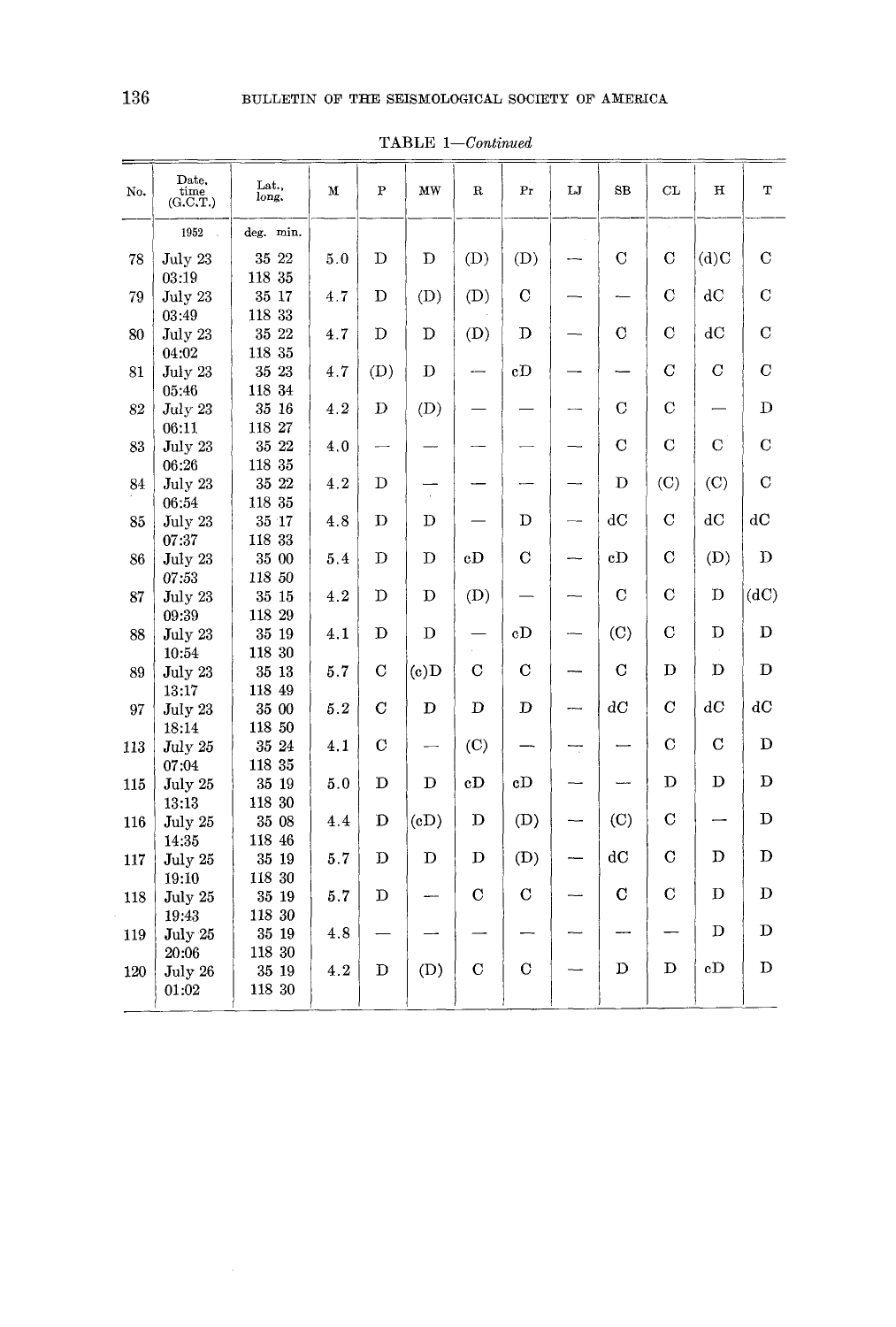| ${\bf BB}$               | $_{\rm Bt}$              | $\rm Ch$       | $_{\rm By}$            | MН                       | ${\bf PA}$                        | $\mathbf F$             | М                        | BC             | $\mathbf{Ro}$            | Additional data | No.     |
|--------------------------|--------------------------|----------------|------------------------|--------------------------|-----------------------------------|-------------------------|--------------------------|----------------|--------------------------|-----------------|---------|
| $\mathbf D$              | ${\bf D}$                |                | $\mathbf C$            | $\mathbf C$              | (C)                               | $\mathbf C$             |                          | $\mathcal{C}$  | $\mathbf D$              |                 | 78      |
|                          |                          |                | (dC)                   | (C)                      | ---                               | $\mathbf D$             | --                       | $\mathbf C$    |                          |                 | Ņ<br>79 |
| $\mathbf D$              |                          |                |                        | $\mathbf C$              |                                   | D                       | —                        | $\overline{C}$ |                          |                 | 80      |
| (dC)                     | (D)                      |                | (C)                    | ÷                        |                                   |                         |                          |                |                          |                 | 81      |
| $\mathbf C$              | $\mathbf D$              | $\mathcal{C}$  | $\mathbf D$            | $\mathbf C$              |                                   |                         | --                       | $\mathbf C$    |                          |                 | 82      |
| -                        |                          |                |                        | $\mathbf C$              |                                   |                         |                          | (C)            |                          |                 | 83      |
|                          |                          |                |                        |                          |                                   |                         | —⊶                       | $\mathbf C$    |                          |                 | $84\,$  |
| $\mathrm{d}\mathrm{C}$   | D                        |                |                        | $\mathbf D$              |                                   | D                       |                          | $\mathbf C$    |                          |                 | 85      |
| $\overline{\phantom{a}}$ | $\mathbf C$              |                | cD                     | $\mathbf C$              |                                   | D                       |                          | $\mathbf C$    |                          |                 | 86      |
| cD                       | $\overline{\phantom{a}}$ |                |                        | $\mathbf D$              |                                   | $\mathbf D$             | ÷                        | (C)            |                          |                 | 87      |
| $\overline{\phantom{a}}$ | $\rm{c}D$                |                | $\mathbf C$            |                          |                                   |                         |                          | $\overline{C}$ | (D)                      |                 | 88      |
| $\mathbf C$              | $\mathbf C$              |                | ---                    | $\mathbf C$              | $\overbrace{\phantom{123221111}}$ | D                       | $\mathbf D$              | (D)            | $\mathbf D$              |                 | 89      |
| $\mathbf{D}%$            | $\mathbf D$              |                | $\mathbf D$            | $\mathbf C$              | $\mathbf D$                       | $\mathbf C$             |                          | $\mathbf C$    | $\overline{\phantom{a}}$ | Dalton: (D)     | $97\,$  |
| $\overline{\phantom{a}}$ | $\overline{\phantom{0}}$ |                | (c)D                   | $\mathbf D$              | (C)                               | $\mathbf D$             |                          | $\mathbf C$    | $\overline{\phantom{0}}$ |                 | 113     |
| (c)D                     | (D)                      | $\overline{C}$ | $\mathbf{c}\mathbf{D}$ | (cD)                     | (C)                               | (D)                     | (C)                      | cD             | $\mathbf D$              |                 | 115     |
| $\overline{\phantom{m}}$ | $\mathbf D$              | $\mathbf C$    |                        |                          |                                   | $\mathbf D$             | (D)                      | (C)            | $\overline{\phantom{0}}$ |                 | 116     |
| (C)                      | (D)                      | $\mathbf C$    | $\mathbf C$            | $\overline{\phantom{0}}$ | $\mathbf C$                       | (D)                     | $\overline{\phantom{0}}$ | $\mathbf C$    | $\mathbf D$              | Santa Clara: dC | 117     |
|                          | $\mathbf C$              | $\mathbf C$    | $\cal C$               | $\mathbf C$              | ${\bf C}$ .                       | $\mathbf C$             | (C)                      | $\mathbf C$    | $\mathbf D$              |                 | 118     |
|                          | $\overline{\phantom{a}}$ | $\mathbf D$    |                        | $\mathbf D$              | (D)                               | $\overline{\mathbf{D}}$ | $\mathbf D$              | $\mathbf C$    |                          |                 | 119     |
| $\mathbf C$              | (cD)                     |                |                        | (D)                      |                                   |                         |                          |                |                          |                 | 120     |
|                          |                          |                |                        |                          |                                   |                         |                          |                |                          |                 |         |

TABLE *1--Continued*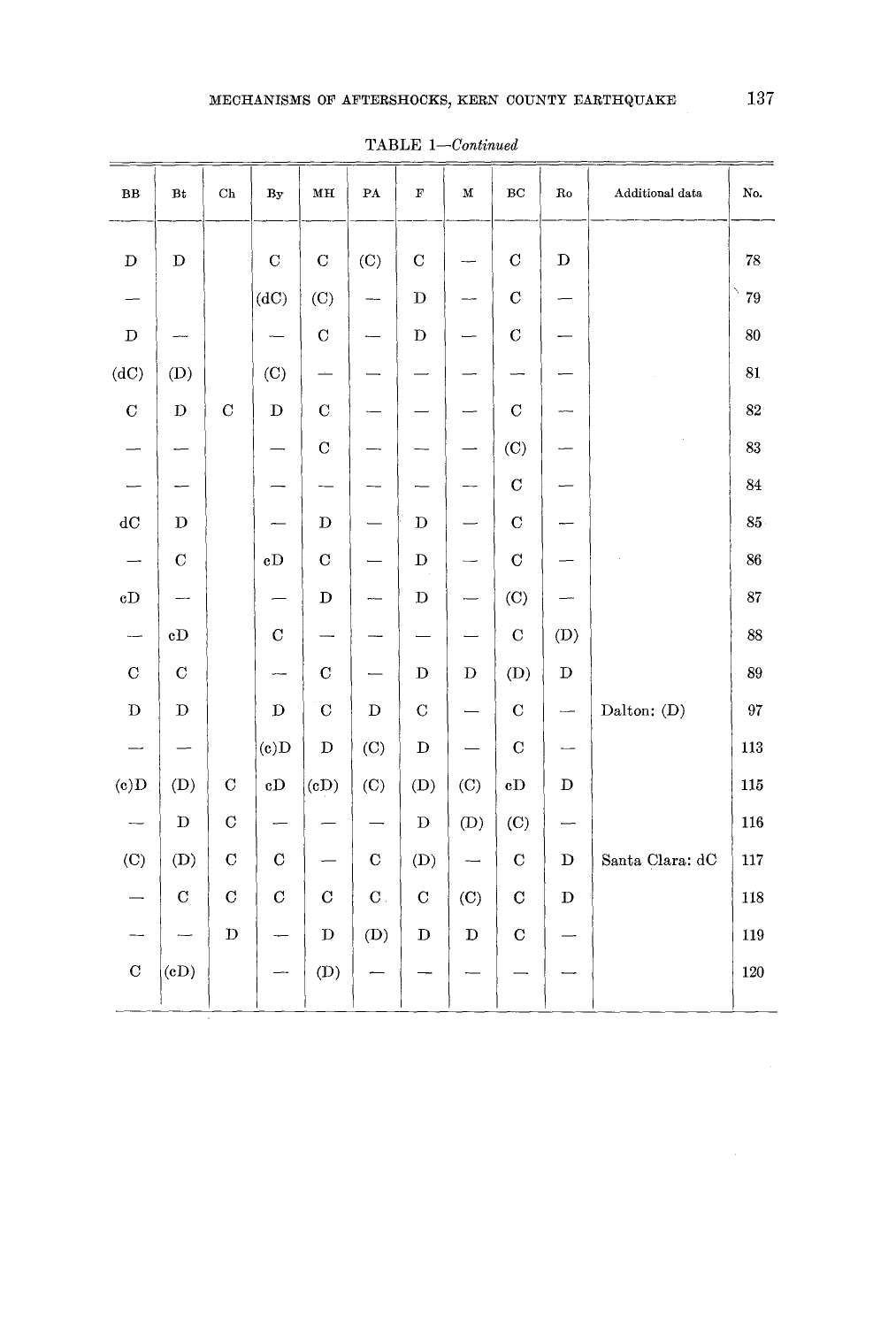| No. | Date.<br>time<br>(G.C.T.) | Lat.,<br>long.        | М   | $\mathbf{P}$   | MW            | R             | Pr             | LJ          | SB                       | <b>CL</b>     | H           | T              |
|-----|---------------------------|-----------------------|-----|----------------|---------------|---------------|----------------|-------------|--------------------------|---------------|-------------|----------------|
|     | 1952                      | deg. min.             |     |                |               |               |                |             |                          |               |             |                |
| 140 | July 29<br>05:56          | 35 23<br>118 51       | 3.9 | $\mathbf C$    | $\mathbf C$   | $\mathbf C$   | (C)            |             | (d)C                     | (c)D          |             | $\mathbf C$    |
| 141 | July 29<br>07:04          | 35 23<br>118 51       | 6.1 | $\overline{C}$ | $\mathbf C$   | $\mathbf C$   | $\mathbf C$    | $\mathbf C$ | $\mathbf C$              | D             | $\rm C$     | $\mathbf C$    |
| 142 | July 29<br>07:56          | $35\,$ $23$<br>118 46 | 3.8 | (D)            |               | dC            | (dC)           |             | $\overline{\phantom{0}}$ | $\mathcal{C}$ |             | $\mathbf C$    |
| 143 | July 29<br>08:02          | 35 24<br>118 49       | 5.1 | D              | D             | D             | D              |             | $\mathbf C$              | $\mathbf C$   | dC          | $\mathbf C$    |
| 144 | July 29<br>08:08          | $35\,$ $26$<br>118 47 | 3.8 | D              | D             | D             | D              |             | $\overline{C}$           | $\mathbf C$   | $\mathbf C$ | $\overline{C}$ |
| 155 | July 31<br>12:09          | 35 19.5<br>118 36.5   | 5.8 | D              | D             | D             | D              |             |                          | $\mathcal{C}$ | cD          | D              |
| 161 | Aug. 1<br>13:05           | 34 54<br>118 57       | 5.1 | D              | D             | $\mathbf C$   | $\mathbf C$    |             | dC                       | $\mathbf C$   | $\mathbf C$ | (D)            |
| 177 | Aug. 10<br>19:44          | 35 00<br>119 00       | 4.1 | $\rm C$        |               | $\mathbf C$   | $\mathbf C$    |             | D                        | D             | D           | cD             |
| 194 | Aug. 22<br>22:41          | 35 20<br>118 55       | 5.8 | $\mathbf C$    | $\mathbf C$   | $\mathbf C$   | C              |             | C                        | D             | $\mathbf C$ | $\mathbf C$    |
| 216 | Sept. 12<br>10:35         | $35\ 00$<br>119 03    | 4.5 | $\mathbf C$    | (C)           | С             | $\overline{C}$ |             | $\mathbf{c}$             | D             | D           | cD             |
| 241 | Nov. 7<br>08:56<br>1953   | 35 00<br>119 05       | 4.6 | $\mathbf C$    | (D)           | $\mathbf C$   | (C)            |             | D                        | D             | D           | $(e)$ D        |
| 266 | May 25<br>03:24           | 35 00<br>119 01       | 4.8 | D              |               | Ċ             |                |             | $\overline{C}$           | $\mathbf C$   | D           |                |
| 275 | Dec. 15<br>12:45<br>1954  | 35 13<br>118 49       | 4.6 | $\mathbf C$    | $\mathbf C$   |               | $\mathbf C$    |             |                          |               | D           |                |
| 276 | Jan, 12<br>23:34          | 35 00<br>119 01       | 5.9 | $\rm C$        |               | $\mathbf C$   |                |             | D                        | C             | D           | D              |
| 279 | Jan. 27<br>14:20          | 35 09<br>118 38       | 5.0 | Đ              | D             | $\mathcal{C}$ |                |             | D                        | D             | D           | D              |
| 281 | Feb. 7<br>00:10           | 35 02<br>119 06       | 44  | $\mathbf C$    | $\mathbf C$   | $\mathbf C$   | $\mathbf C$    |             | D                        | D             | D           | eD             |
| 285 | May 23<br>23:53           | 34 59<br>118 59       | 5.1 | $\mathbf C$    | $\mathcal{C}$ | $\mathbf C$   | $\mathbf C$    |             | dC                       | D             | D           |                |

 $\sim 10^{-10}$ 

TABLE *1--Continued*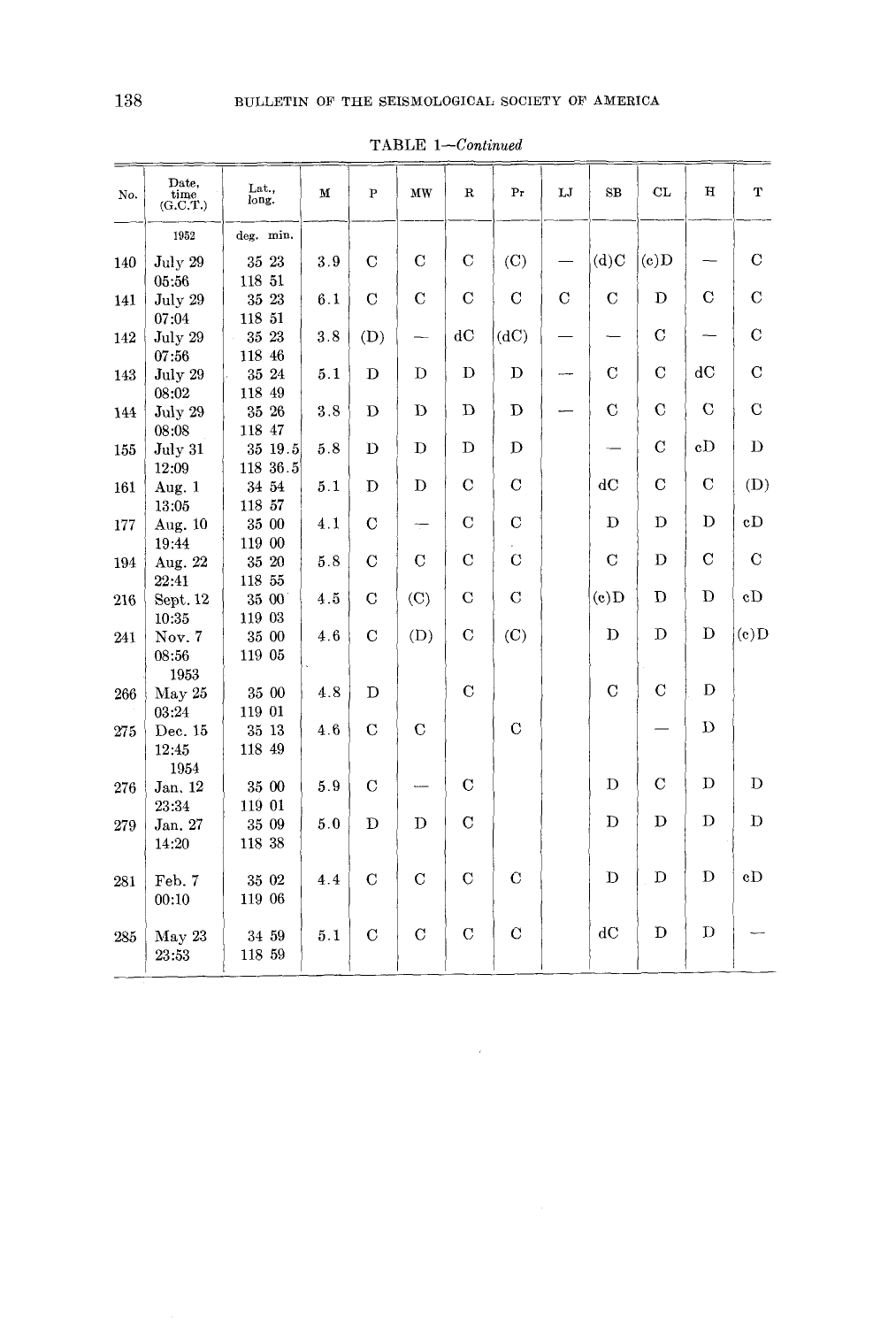| BB            | Bt                     | $\mathrm{Ch}$ | By          | MН          | PA                       | $\mathbf F$ | М | BC          | Ro | Additional data                            | No.     |
|---------------|------------------------|---------------|-------------|-------------|--------------------------|-------------|---|-------------|----|--------------------------------------------|---------|
| dC            | $\mathbf C$            | D             |             |             |                          | D           |   |             |    |                                            | 140     |
| $\mathbf D$   | D                      |               | D           | D           | D                        | D           |   | D           | dC |                                            | 141     |
|               | $\mathbf C$            |               |             | (C)         |                          |             |   |             |    |                                            | 142     |
| D             | $\mathbf D$            | $\mathbf D$   | D           | $\mathbf D$ |                          | D           |   | $\mathbf C$ |    |                                            | 143     |
| (dC)          | $\mathrm{d}\mathbf{C}$ | $\mathbf D$   |             | $\mathbf C$ |                          |             |   |             |    |                                            | 144     |
| $\mathbf C$   | $\mathbf D$            | $\mathbf C$   | D           | D           | $\mathbf D$              | D           | D | $\mathbf C$ | D  | Dalton: (C),                               | 155     |
| $\mathbf C$   |                        |               | $\mathbf D$ | $\mathbf D$ | $\overline{\phantom{0}}$ | $\mathbf D$ |   |             |    | Tueson: C<br>Dalton: (C)                   | 161     |
|               | $\overline{C}$         |               |             |             |                          |             |   |             |    | Woody: D,                                  | 177     |
| $\mathbf C$   |                        | $\mathbf D$   | $\mathbf D$ | $\mathbf D$ | $\mathcal{C}$            | cD          |   |             | cD | Havilah: C<br>Dalton: (D),                 | 194     |
| $\mathbf C$   |                        | $\mathbf C$   |             |             |                          |             |   |             |    | Woody: C                                   | 216     |
| $\mathbf C$   |                        |               |             |             |                          |             |   |             |    | Dalton: (D)                                | 241     |
|               |                        |               |             |             |                          |             |   |             |    |                                            |         |
|               | $\mathbf D$            |               |             |             |                          |             |   |             |    | Woody: D,<br>Fort Tejon: C                 | 266     |
|               | $\mathbf C$            |               |             |             |                          |             |   |             |    | Fort Tejon: D,<br>King Ranch: C            | $275\,$ |
| $\mathcal{C}$ | $\mathbf D$            |               |             |             |                          |             |   |             |    | King Ranch: C,                             | 276     |
| $\mathcal{C}$ | $\mathbf C$            |               |             |             |                          |             |   |             |    | Isabella: (C)<br>Woody: D,                 | 279     |
|               |                        |               |             |             |                          |             |   |             |    | Fort Tejon: C,<br>Isabella: C              |         |
|               | $\mathbf C$            |               |             |             |                          |             |   |             |    | Woody: $(D)$ ,<br>Fort Tejon: D,           | 281     |
| $\mathcal{C}$ | $\mathbf C$            |               |             |             |                          |             |   |             |    | Dalton: D<br>King Ranch: D,<br>Isabella: D | 285     |

TABLE *1--Continued*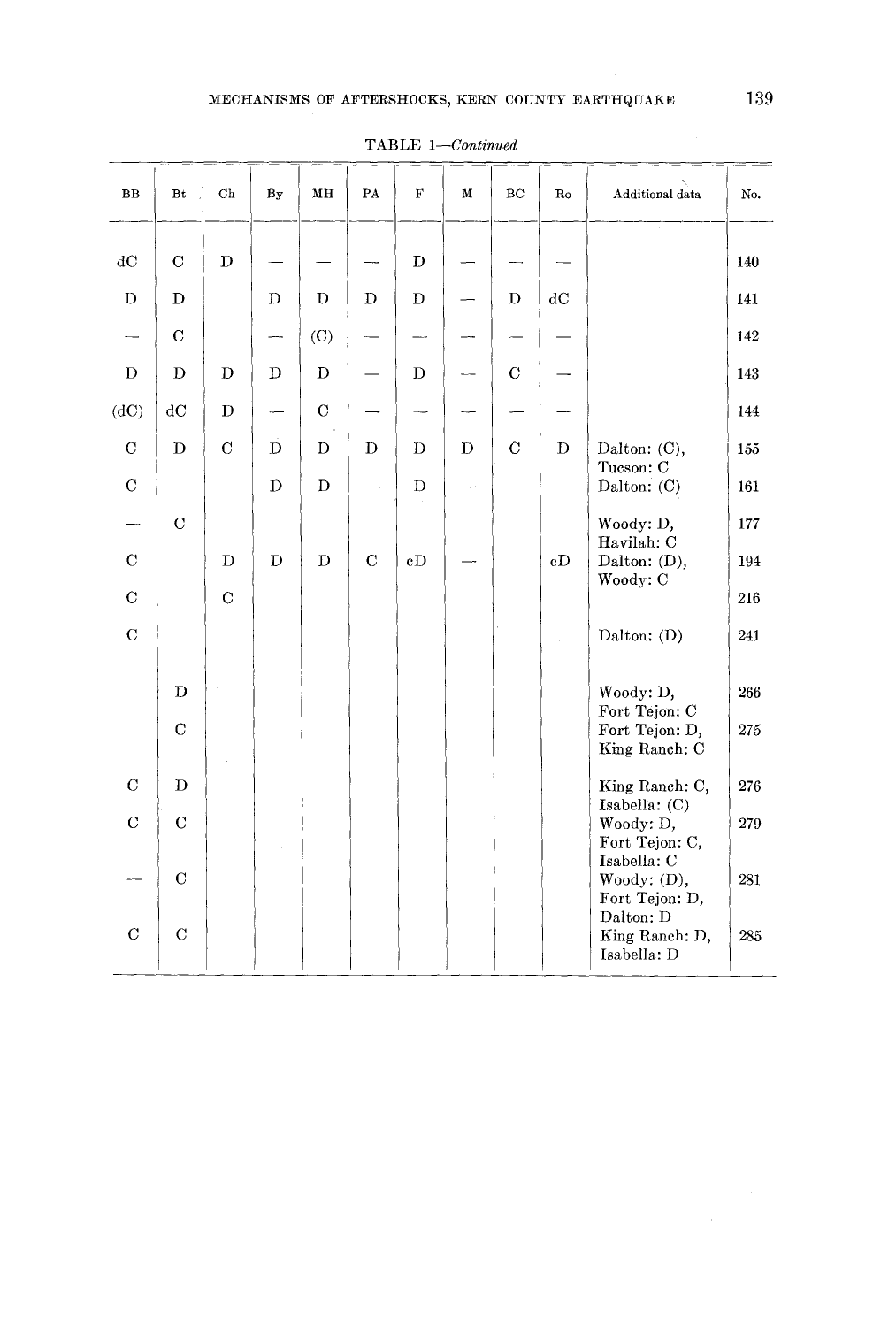140 BULLETIN OF THE SEISMOLOGICAL SOCIETY OF AMERICA

The following locations were not included in Gutenberg's (1955a) paper:

Isabella, 35° 39' N, 118° 29' W; Reno (Nevada), 39° 32' N, 119° 49' W; Boulder City (Nevada), 35° 59' N, 114° 50' W; Tucson (Arizona), 32° 15' N, 110° 50' W.

Practically all the observations in table 1 were obtained by new readings from all available seismograms, and earlier lists, e.g., of Richter (1955, p. 196), were checked.

# 3. METHODS

Plotting the observations for a given station on a map of the aftershock area, we find an apparently very irregular pattern with no possibility of separating areas giving compressions from those giving dilatations. Frequently, significantly opposite motions are obtained from the same epicenter. This is in sharp contrast to the usually regular distribution of initial motion obtained in studies of distant earthquake areas (see, e.g., B $\delta$ th, 1952). A probable reason is that in the present study we are concerned with shocks of usually much lower magnitude than that for distant shocks. The weaker shocks may be expected, especially in an aftershock series, to occur on a large number of minor and auxiliary faults oriented in a variety of directions, whereas larger shocks are assumed to occur on the larger faults which conform better to the regional stress pattern. The complication from the fact that the first motion at nearer stations refers to the direct longitudinal wave (p), at more distant stations to the longitudinal wave refracted twice at the Mohorovičić boundary (Pn), is insufficient as an explanation, because the irregularity mentioned is observed at all stations, including those with only Pn observations.

In view of the mechanical complexity of the aftershock area, it was necessary first to study each shock individually. This was done by plotting the observations for each shock separately, with the epicenter at the origin and station azimuth and distance as polar coordinates. A modified technique mainly for distant observations was recently developed by Båth (1958), and the ideas expressed there may easily be transferred to the present representation, which is better when only observations of near stations are used. In each case nodal lines were drawn, i.e., lines separating eompressional areas from dilatational (or lines of zero amplitude for the P waves). It is obvious that the nodal lines are the intersections (FF and MM respectively) of the earth's surface with the fault plane and with a plane perpendicular to the direction of slip.

We use the following notation:

 $a_F$ ,  $a_M$  = the perpendicular distances from the epicenter E to FF and MM respectively

 $\gamma_F$ ,  $\gamma_M$  = the respective dips of the fault plane and of the plane perpendicular to slip  $\alpha$  = the angle between FF and MM

 $\beta =$  the angle in the fault plane between dip and slip

 $h =$  the focal depth

The following relations hold, assuming rectilinear slip on a plane fault surface:

$$
\tan \gamma_F = h/a_F; \qquad \tan \gamma_M = h/a_M
$$
  
\n
$$
\cos \alpha = \cot \gamma_F \cdot \cot \gamma_M; \qquad \cos \beta = \cos \gamma_M / \sin \gamma_F
$$
  
\n
$$
h = (a_M a_F / \cos \alpha)^{\frac{1}{2}}
$$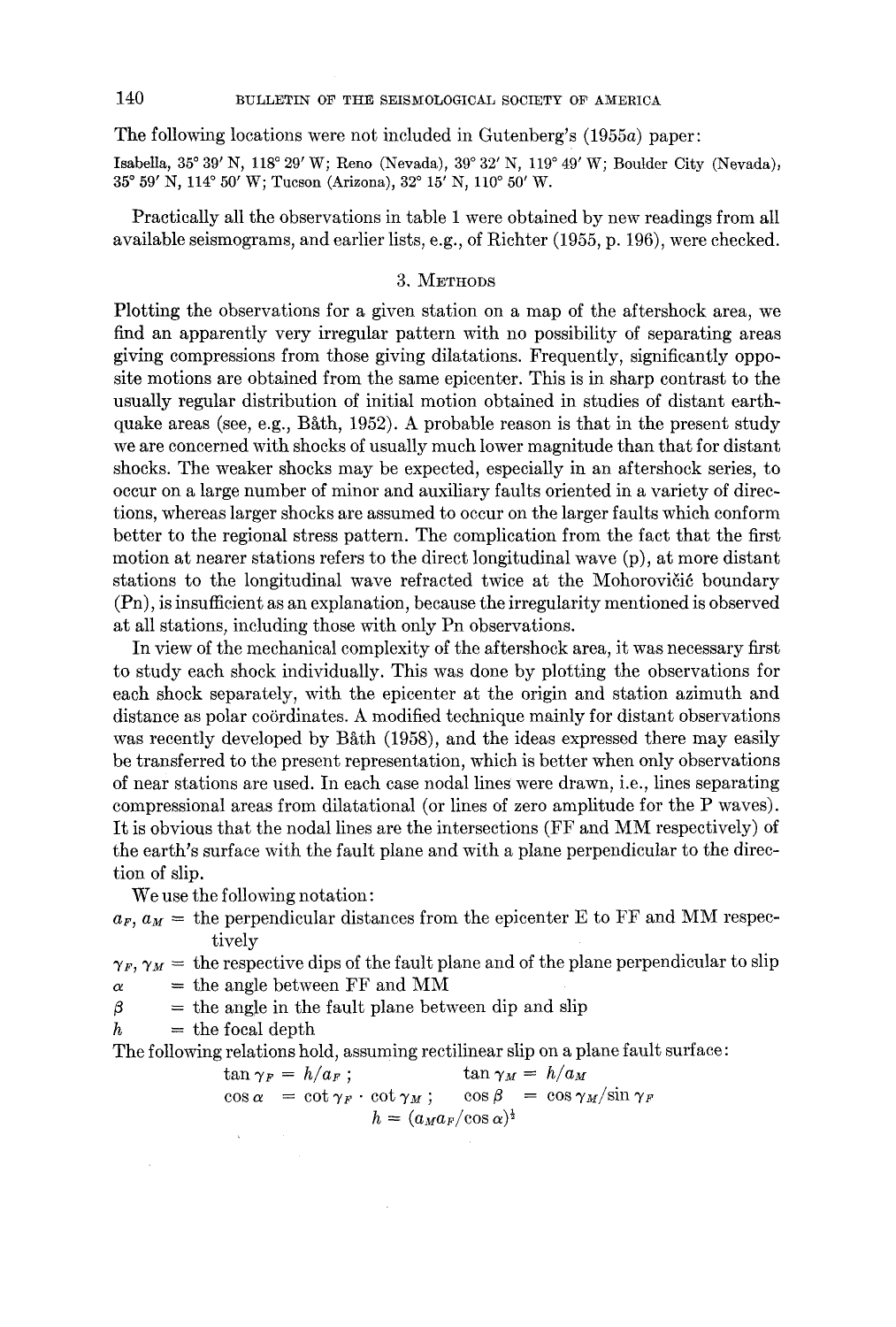The different special cases are as follows:

- 1. Strike slip:
	- A. Vertical fault:  $a_F = 0$ ;  $a_M = 0$ ;  $\alpha = 90^\circ$ .
	- B. Horizontal fault:  $a_F = \infty$ ;  $a_M = 0$ ;  $\alpha$  indeterminate.
	- C. Inclined fault:  $a_F \neq 0$ ,  $\infty$ ;  $a_M = 0$ ;  $\alpha = 90^\circ$ .
- 2. Dip slip :
	- A. Vertical fault:  $a_F = 0$ ;  $a_M = \infty$ ;  $\alpha$  indeterminate.
	- B. Horizontal fault: excluded.
	- C. Inclined fault:  $a_F \neq 0$ ,  $\infty$ ;  $a_M \neq 0$ ,  $\infty$ ;  $\alpha = 0^{\circ}$ . The distance between FF and MM in this case is  $a_F + a_M = 2h/\sin 2\gamma_F$ .
- 3. Combined slip:
	- A. Vertical fault:  $a_F = 0$ ;  $a_M \neq 0$ ,  $\infty$ ;  $\alpha = 90^{\circ}$ .
	- B. Horizontal fault: excluded.
	- C. Inclined fault:  $a_F \neq 0$ ,  $\infty$ ;  $a_M \neq 0$ ,  $\infty$ ;  $\alpha \neq 0^{\circ}$ ,  $90^{\circ}$ . This is the most general ease.

Applying these considerations to our case, we find that for  $h$  as low as 16 km, the station net needs to be much closer in order to permit detection and determination of  $a_F, a_M$ . The nodal lines FF and MM can often be displaced parallel to themselves and still satisfy the observations as well as when they pass through E. Therefore it is impossible to make complete fault-plane solutions in the present case.

In our study we can only distinguish three types:

a. Uninodal type, i.e., 1B, 2A, or 2C above, usually 2C, whereas 1B seems to be excluded in our study. In fact, 2C may be considered as a binodal parallel type.

b. Binodal perpendicular type, i.e., 1A, 1C, or 3A.

c. Binodal nonperpendicular type, i.e., 3C.

In addition, we have to consider the complication from the fact that at the nearer stations the first longitudinal wave is p, and at more distant stations Pn. This was pointed out by Wadati (1927) and extensively developed by Kawasumi (1934). With the notation

 $H =$  the crustal thickness down to the Mohorovičić boundary

- $v_1 =$  the longitudinal wave velocity in the crust
- $v_2$  = the longitudinal wave velocity immediately below the crust
- $i =$  the angle of incidence, defined by  $\sin i = v_1/v_2$

we find the following expression for the critical distance  $\Delta_c$ , where p and Pn arrive simultaneously, neglecting the earth's curvature:

$$
\Delta_c = (2H - h) \tan i \left[ 1 + \left( 1 + \frac{4H(H - h)}{(2H - h)^2 \tan^2 i} \right)^{\frac{1}{2}} \right]
$$

For distances  $\Delta < \Delta_c$  the first wave is p, and for  $\Delta > \Delta_c$  it is Fn. It is to be noted that  $\Delta_c$  is not necessarily the same in all directions from the epicenter, mainly owing to variations in H. Combining the  $\Delta_c$  – formula with the earlier considerations, it is an easy matter to construct the theoretical distribution of initial motion under different circumstances.

In spite of the fact that the observations are insufficient to give complete solutions, they nevertheless usually define the directions of the nodal lines, one of which represents the fault trace, and they give the direction of the dominant motion.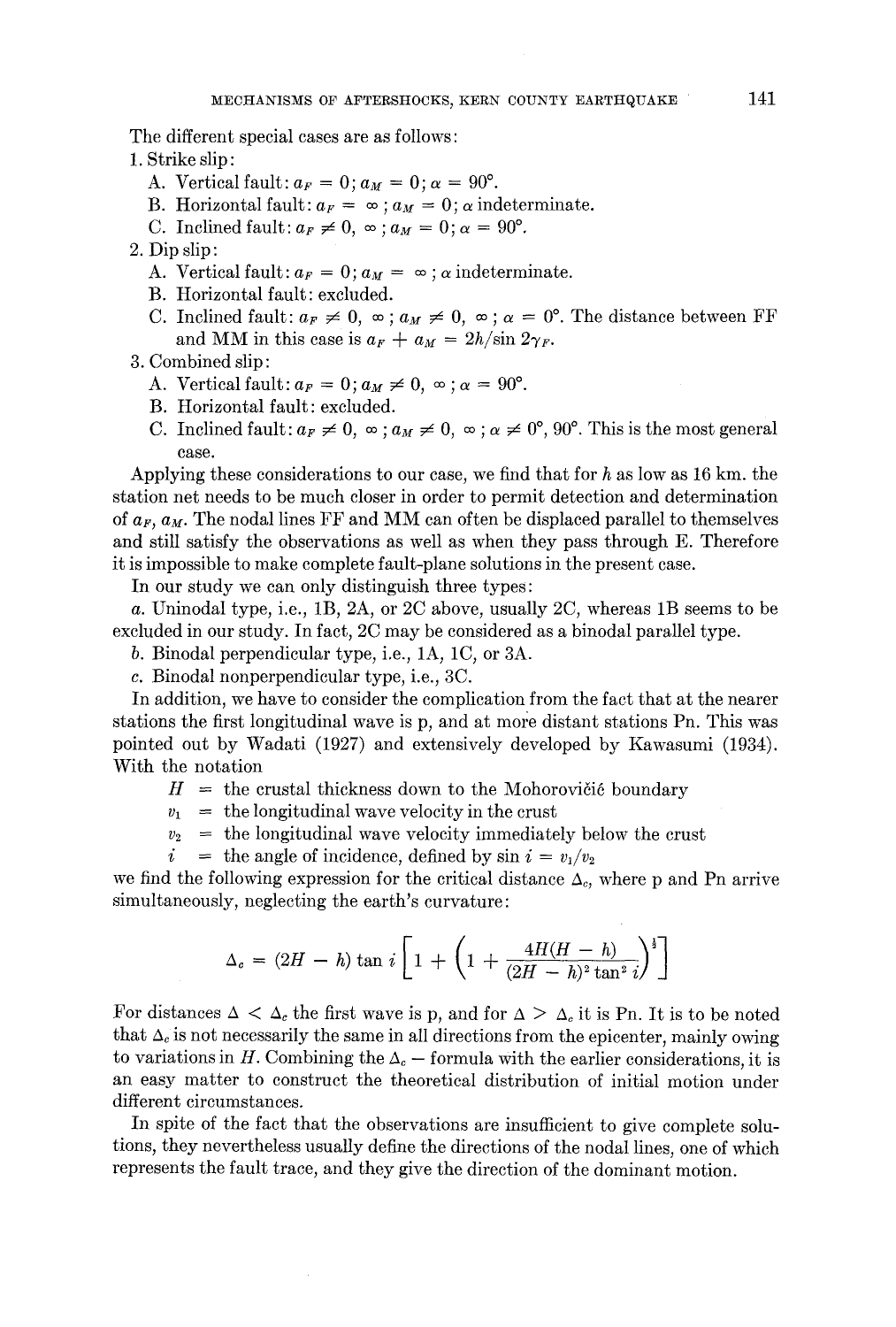| deg.<br>48<br>sd<br>Two solutions offered, the uninodal<br>40<br>×<br>1<br>38<br>×<br>ering Pasadena<br>×<br>66<br>sd<br>46<br>58<br>65<br>r<br>X.<br>Case 1C<br>59<br>51<br>1<br>X<br>51<br>60<br>sd<br>×<br>57, 132<br>Case 3C<br>Fresno<br>$61\,$<br>×<br>$\mathbf{r}$<br>62<br>$\times$<br>44<br>1<br>63<br>1<br>×<br>17<br>1<br>64<br>×<br>58<br>1<br>65<br>×<br>(50)<br>1<br>66<br>×<br>30<br>$\overline{\phantom{a}}$<br>X<br>1<br>68<br>33<br>1<br>69<br>$\times$<br>10<br>70<br>$\times$<br>46<br>1<br>sd<br>71<br>$\times$<br>38<br>Case 1C<br>67<br>73<br>$\times$<br>$\mathbf{r}$<br>Mt. Hamilton<br>Case 3C<br>53, 113<br>74<br>X<br>$\mathbf r$<br>75<br>50<br>sd<br>×<br>Too few observations<br>76<br>77<br>X<br>(43)<br>su<br>Lake<br>Possibly case 2C<br>78<br>×<br>80<br>su<br>$\Phi$ could be as large as $95^\circ$<br>Palomar<br>79<br>(80)<br>$\mathbf r$<br>X<br>$\Phi$ could be as large as $95^\circ$<br>Mt. Hamilton<br>$\times$<br>80<br>(80)<br>${\bf r}$<br>$\Phi$ could be as large as $98^{\circ}$<br>$\times$<br>81<br>(84)<br>$\mathbf{r}$<br>$\times$<br>44<br>1<br>82<br>Two solutions offered<br>$\times$<br>Mt. Hamilton<br>80<br>83<br>r<br>First motion could be p at Santa<br>(80)<br>$\times$<br>su<br>2C could give the solution<br>$\times$<br>(80)<br>84<br>su<br>1<br>36<br>85<br>×<br>Case 3C<br>1<br>X<br>43, 145<br>86<br>I<br>87<br>32<br>× | No. | Uni-<br>nodal | Bi-<br>nodal | Ф | Motion | Exceptions | Remarks                                                             |
|-----------------------------------------------------------------------------------------------------------------------------------------------------------------------------------------------------------------------------------------------------------------------------------------------------------------------------------------------------------------------------------------------------------------------------------------------------------------------------------------------------------------------------------------------------------------------------------------------------------------------------------------------------------------------------------------------------------------------------------------------------------------------------------------------------------------------------------------------------------------------------------------------------------------------------------------------------------------------------------------------------------------------------------------------------------------------------------------------------------------------------------------------------------------------------------------------------------------------------------------------------------------------------------------------------------------------------------------------------------------------------------------------|-----|---------------|--------------|---|--------|------------|---------------------------------------------------------------------|
|                                                                                                                                                                                                                                                                                                                                                                                                                                                                                                                                                                                                                                                                                                                                                                                                                                                                                                                                                                                                                                                                                                                                                                                                                                                                                                                                                                                               |     |               |              |   |        |            |                                                                     |
|                                                                                                                                                                                                                                                                                                                                                                                                                                                                                                                                                                                                                                                                                                                                                                                                                                                                                                                                                                                                                                                                                                                                                                                                                                                                                                                                                                                               |     |               |              |   |        |            |                                                                     |
|                                                                                                                                                                                                                                                                                                                                                                                                                                                                                                                                                                                                                                                                                                                                                                                                                                                                                                                                                                                                                                                                                                                                                                                                                                                                                                                                                                                               |     |               |              |   |        |            | possibly slightly better, consid-                                   |
|                                                                                                                                                                                                                                                                                                                                                                                                                                                                                                                                                                                                                                                                                                                                                                                                                                                                                                                                                                                                                                                                                                                                                                                                                                                                                                                                                                                               |     |               |              |   |        |            |                                                                     |
|                                                                                                                                                                                                                                                                                                                                                                                                                                                                                                                                                                                                                                                                                                                                                                                                                                                                                                                                                                                                                                                                                                                                                                                                                                                                                                                                                                                               |     |               |              |   |        |            |                                                                     |
|                                                                                                                                                                                                                                                                                                                                                                                                                                                                                                                                                                                                                                                                                                                                                                                                                                                                                                                                                                                                                                                                                                                                                                                                                                                                                                                                                                                               |     |               |              |   |        |            |                                                                     |
|                                                                                                                                                                                                                                                                                                                                                                                                                                                                                                                                                                                                                                                                                                                                                                                                                                                                                                                                                                                                                                                                                                                                                                                                                                                                                                                                                                                               |     |               |              |   |        |            |                                                                     |
|                                                                                                                                                                                                                                                                                                                                                                                                                                                                                                                                                                                                                                                                                                                                                                                                                                                                                                                                                                                                                                                                                                                                                                                                                                                                                                                                                                                               |     |               |              |   |        |            |                                                                     |
|                                                                                                                                                                                                                                                                                                                                                                                                                                                                                                                                                                                                                                                                                                                                                                                                                                                                                                                                                                                                                                                                                                                                                                                                                                                                                                                                                                                               |     |               |              |   |        |            |                                                                     |
|                                                                                                                                                                                                                                                                                                                                                                                                                                                                                                                                                                                                                                                                                                                                                                                                                                                                                                                                                                                                                                                                                                                                                                                                                                                                                                                                                                                               |     |               |              |   |        |            |                                                                     |
|                                                                                                                                                                                                                                                                                                                                                                                                                                                                                                                                                                                                                                                                                                                                                                                                                                                                                                                                                                                                                                                                                                                                                                                                                                                                                                                                                                                               |     |               |              |   |        |            |                                                                     |
|                                                                                                                                                                                                                                                                                                                                                                                                                                                                                                                                                                                                                                                                                                                                                                                                                                                                                                                                                                                                                                                                                                                                                                                                                                                                                                                                                                                               |     |               |              |   |        |            |                                                                     |
|                                                                                                                                                                                                                                                                                                                                                                                                                                                                                                                                                                                                                                                                                                                                                                                                                                                                                                                                                                                                                                                                                                                                                                                                                                                                                                                                                                                               |     |               |              |   |        |            |                                                                     |
|                                                                                                                                                                                                                                                                                                                                                                                                                                                                                                                                                                                                                                                                                                                                                                                                                                                                                                                                                                                                                                                                                                                                                                                                                                                                                                                                                                                               |     |               |              |   |        |            |                                                                     |
|                                                                                                                                                                                                                                                                                                                                                                                                                                                                                                                                                                                                                                                                                                                                                                                                                                                                                                                                                                                                                                                                                                                                                                                                                                                                                                                                                                                               |     |               |              |   |        |            |                                                                     |
|                                                                                                                                                                                                                                                                                                                                                                                                                                                                                                                                                                                                                                                                                                                                                                                                                                                                                                                                                                                                                                                                                                                                                                                                                                                                                                                                                                                               |     |               |              |   |        |            |                                                                     |
|                                                                                                                                                                                                                                                                                                                                                                                                                                                                                                                                                                                                                                                                                                                                                                                                                                                                                                                                                                                                                                                                                                                                                                                                                                                                                                                                                                                               |     |               |              |   |        |            |                                                                     |
|                                                                                                                                                                                                                                                                                                                                                                                                                                                                                                                                                                                                                                                                                                                                                                                                                                                                                                                                                                                                                                                                                                                                                                                                                                                                                                                                                                                               |     |               |              |   |        |            |                                                                     |
|                                                                                                                                                                                                                                                                                                                                                                                                                                                                                                                                                                                                                                                                                                                                                                                                                                                                                                                                                                                                                                                                                                                                                                                                                                                                                                                                                                                               |     |               |              |   |        |            |                                                                     |
|                                                                                                                                                                                                                                                                                                                                                                                                                                                                                                                                                                                                                                                                                                                                                                                                                                                                                                                                                                                                                                                                                                                                                                                                                                                                                                                                                                                               |     |               |              |   |        |            |                                                                     |
|                                                                                                                                                                                                                                                                                                                                                                                                                                                                                                                                                                                                                                                                                                                                                                                                                                                                                                                                                                                                                                                                                                                                                                                                                                                                                                                                                                                               |     |               |              |   |        |            | First motion could be p at China                                    |
|                                                                                                                                                                                                                                                                                                                                                                                                                                                                                                                                                                                                                                                                                                                                                                                                                                                                                                                                                                                                                                                                                                                                                                                                                                                                                                                                                                                               |     |               |              |   |        |            |                                                                     |
|                                                                                                                                                                                                                                                                                                                                                                                                                                                                                                                                                                                                                                                                                                                                                                                                                                                                                                                                                                                                                                                                                                                                                                                                                                                                                                                                                                                               |     |               |              |   |        |            |                                                                     |
|                                                                                                                                                                                                                                                                                                                                                                                                                                                                                                                                                                                                                                                                                                                                                                                                                                                                                                                                                                                                                                                                                                                                                                                                                                                                                                                                                                                               |     |               |              |   |        |            |                                                                     |
|                                                                                                                                                                                                                                                                                                                                                                                                                                                                                                                                                                                                                                                                                                                                                                                                                                                                                                                                                                                                                                                                                                                                                                                                                                                                                                                                                                                               |     |               |              |   |        |            |                                                                     |
|                                                                                                                                                                                                                                                                                                                                                                                                                                                                                                                                                                                                                                                                                                                                                                                                                                                                                                                                                                                                                                                                                                                                                                                                                                                                                                                                                                                               |     |               |              |   |        |            |                                                                     |
|                                                                                                                                                                                                                                                                                                                                                                                                                                                                                                                                                                                                                                                                                                                                                                                                                                                                                                                                                                                                                                                                                                                                                                                                                                                                                                                                                                                               |     |               |              |   |        |            |                                                                     |
|                                                                                                                                                                                                                                                                                                                                                                                                                                                                                                                                                                                                                                                                                                                                                                                                                                                                                                                                                                                                                                                                                                                                                                                                                                                                                                                                                                                               |     |               |              |   |        |            | Barbara in second case, or case                                     |
|                                                                                                                                                                                                                                                                                                                                                                                                                                                                                                                                                                                                                                                                                                                                                                                                                                                                                                                                                                                                                                                                                                                                                                                                                                                                                                                                                                                               |     |               |              |   |        |            |                                                                     |
|                                                                                                                                                                                                                                                                                                                                                                                                                                                                                                                                                                                                                                                                                                                                                                                                                                                                                                                                                                                                                                                                                                                                                                                                                                                                                                                                                                                               |     |               |              |   |        |            |                                                                     |
|                                                                                                                                                                                                                                                                                                                                                                                                                                                                                                                                                                                                                                                                                                                                                                                                                                                                                                                                                                                                                                                                                                                                                                                                                                                                                                                                                                                               |     |               |              |   |        |            |                                                                     |
|                                                                                                                                                                                                                                                                                                                                                                                                                                                                                                                                                                                                                                                                                                                                                                                                                                                                                                                                                                                                                                                                                                                                                                                                                                                                                                                                                                                               |     |               |              |   |        |            |                                                                     |
| 1<br>$\times$<br>45<br>88                                                                                                                                                                                                                                                                                                                                                                                                                                                                                                                                                                                                                                                                                                                                                                                                                                                                                                                                                                                                                                                                                                                                                                                                                                                                                                                                                                     |     |               |              |   |        |            |                                                                     |
| Mt. Hamilton<br>(80)<br>89<br>X<br>sd                                                                                                                                                                                                                                                                                                                                                                                                                                                                                                                                                                                                                                                                                                                                                                                                                                                                                                                                                                                                                                                                                                                                                                                                                                                                                                                                                         |     |               |              |   |        |            | Some indication of a double motion                                  |
| Mt. Hamilton,<br>60<br>97<br>X<br>r<br>Boulder City<br>the exceptions                                                                                                                                                                                                                                                                                                                                                                                                                                                                                                                                                                                                                                                                                                                                                                                                                                                                                                                                                                                                                                                                                                                                                                                                                                                                                                                         |     |               |              |   |        |            | (possibly two shocks after each<br>other), which could also explain |
| 18<br>sd<br>113<br>×                                                                                                                                                                                                                                                                                                                                                                                                                                                                                                                                                                                                                                                                                                                                                                                                                                                                                                                                                                                                                                                                                                                                                                                                                                                                                                                                                                          |     |               |              |   |        |            |                                                                     |
| Possibly case 1C<br>1<br>59<br>115<br>X                                                                                                                                                                                                                                                                                                                                                                                                                                                                                                                                                                                                                                                                                                                                                                                                                                                                                                                                                                                                                                                                                                                                                                                                                                                                                                                                                       |     |               |              |   |        |            |                                                                     |
| 1<br>×<br>14<br>116                                                                                                                                                                                                                                                                                                                                                                                                                                                                                                                                                                                                                                                                                                                                                                                                                                                                                                                                                                                                                                                                                                                                                                                                                                                                                                                                                                           |     |               |              |   |        |            |                                                                     |
| 1<br>Chuchupate<br>$\times$<br>45<br>117                                                                                                                                                                                                                                                                                                                                                                                                                                                                                                                                                                                                                                                                                                                                                                                                                                                                                                                                                                                                                                                                                                                                                                                                                                                                                                                                                      |     |               |              |   |        |            |                                                                     |

 $\bar{\bar{\nu}}$ 

TABLE 2

SOLUTIONS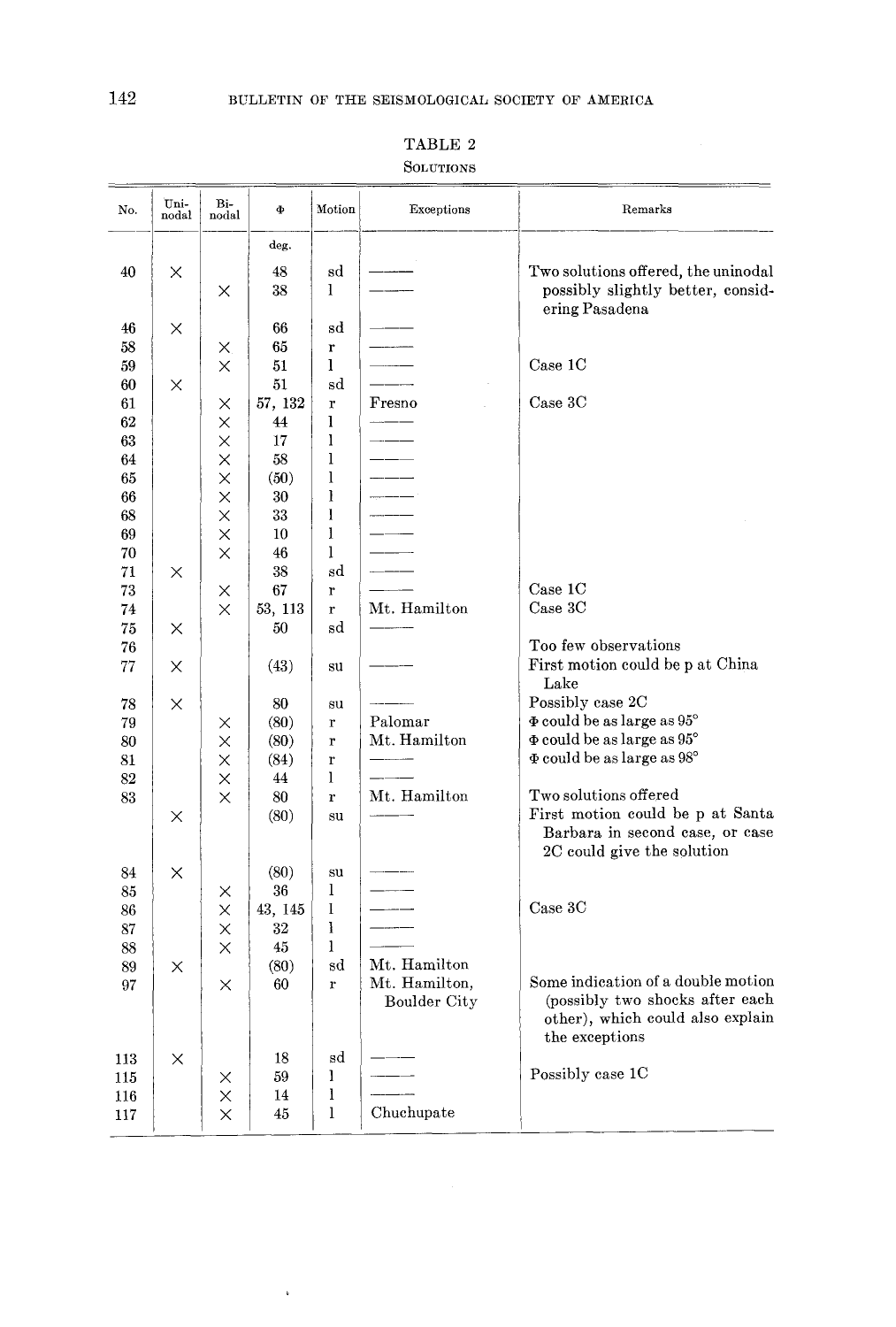| No. | Uni-<br>nodal | Bi-<br>nodal | Ф       | Motion       | Exceptions                         | Remarks                                                                                        |
|-----|---------------|--------------|---------|--------------|------------------------------------|------------------------------------------------------------------------------------------------|
|     |               |              | deg.    |              |                                    |                                                                                                |
| 118 |               | $\times$     | 31, 158 | 1            |                                    | Case 3C                                                                                        |
| 119 |               | X            | 38      | 1            |                                    |                                                                                                |
| 120 |               | X            | 60      | ŀ            |                                    |                                                                                                |
| 140 |               | $\times$     | 43      | r            | Chuchupate, Fresno                 |                                                                                                |
| 141 |               | $\times$     | 53      | $\mathbf{r}$ | <b>Barrett</b>                     | Case 3A                                                                                        |
| 142 |               | $\times$     | 63, 130 | r            |                                    | Case 3C; no reliable solution<br>possible                                                      |
| 143 |               | X            | (83)    | $\mathbf{r}$ |                                    | Case 3A                                                                                        |
| 144 | (X)           |              | (70)    | su           | Santa Barbara                      | Solution uncertain                                                                             |
| 155 |               | ×            | 40      | 1            |                                    | Case 1C                                                                                        |
| 161 |               | $\times$     | 44      | 1            | Haiwee                             | The exception could be eliminated,<br>assuming case 3C, giving $\Phi = 16^{\circ}$<br>and 134° |
| 177 |               | ×            | (80)    | 1            | Havilah                            |                                                                                                |
| 194 |               | $\times$     | 49      | $\mathbf{r}$ | Palo Alto, Big Bear,<br>Chuchupate |                                                                                                |
| 216 |               | ×            | 15      | r            |                                    |                                                                                                |
| 241 |               | $\times$     | (62)    | 1            |                                    | $\Phi$ could be as large as 102°                                                               |
| 266 |               | X            | 46      | l            |                                    |                                                                                                |
| 275 |               | $\times$     | 72      | 1            |                                    |                                                                                                |
| 276 |               | $\times$     | 50      | l            |                                    |                                                                                                |
| 279 |               | $\times$     | 60      | 1            | Fort Tejon, Isabella               |                                                                                                |
| 281 |               | $\times$     | 35      | $\mathbf{r}$ |                                    |                                                                                                |
| 285 | ×             |              | 54      | sd           |                                    |                                                                                                |

TABLE *2--Continued* 

### 4. RESULTS

The solutions are compiled in table 2. "Binodal" means perpendicular binodal, unless otherwise mentioned. The following notation is used:

 $\Phi$  = the angle in the horizontal plane between the meridian and a nodal line, measured from N over E; in the binodal perpendicular case only the smallest  $\Phi$  is given;  $(\Phi)$  indicates that  $\Phi$  may be in error by more than 10°, otherwise  $\Phi$  is accurate to within 5°-10°

 $r = right$ -hand strike slip

- $1 = left$ -hand strike slip, both r and l referring to the direction  $\Phi$
- $su =$  southeast side moves upward
- sd = southeast side moves downward

Only significant exceptions are given in table 2. They may be due:

i) to occurrence of p instead of Pn for the nearest stations,

ii) to situation close to a nodal line,

iii) to unknown reversals of the connections of seismometer to galvanometer.

The nodal lines have been drawn so as to give a minimum number of exceptions.

The results are shown on a map, figure 1, where usually only those nodal lines have been chosen which are most nearly parallel to the main fault, assuming these nodal lines to represent FF.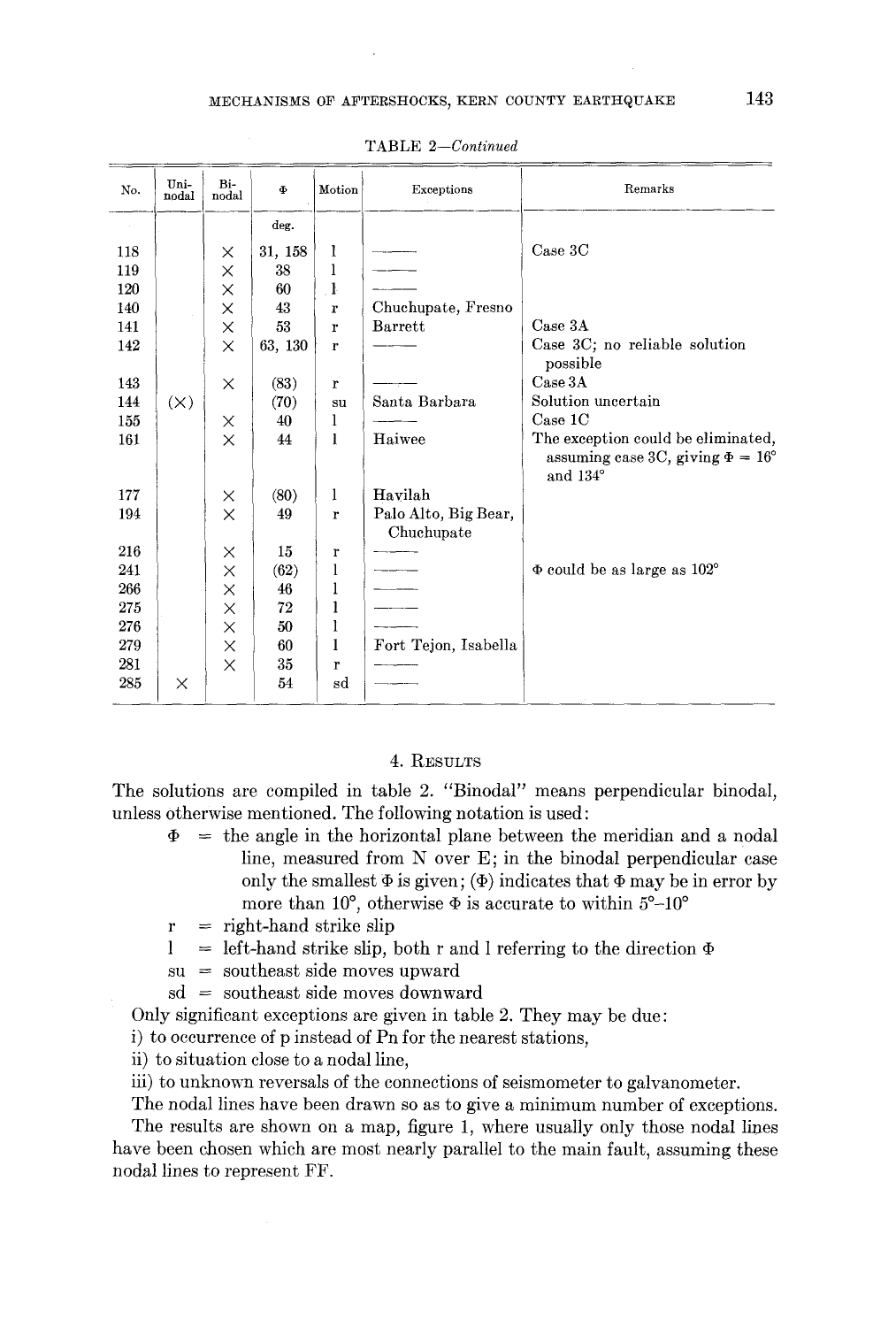# 144 BULLETIN OF THE SEISMOLOGICAL SOCIETY OF AMERICA

In contrast to the dominating dip slip in the main earthquake, strike slip predominates in the aftershocks. On the main White Wolf fault and to the south of it, left-hand strike slip dominates in conformity with the general motion pattern of the whole region (Benioff, 1955b, fig. 2). North of the main fault, on the other hand, the motion is almost exclusively right-hand strike slip or dip slip. We interpret this as a secondary or auxiliary release of strain, caused by the dominant left-hand



Fig. 1. Map of the aftershock area showing the individual solutions.

strike slip. The left-hand strike slip on the main fault will give rise to a strain pattern, which at some distance from the fault will be released as a right-hand strike slip. This secondary release could be expected on either side of the main fault; in the present case the secondary release occurred only on the northern side. In this connection it is of interest to note that there was a delay in the release on the northern side of thirty-seven hours after the great shock. After that time both mechanisms were in operation simultaneously, causing a change of the total strain release thirtyseven hours after the main earthquake (Benioff,  $1955a$ ). This occurrence was covered before and after by studying shocks nos. 58-89 inclusive. The second phase in the strain-release curve began with no. 75, initiating the activity around  $35^{\circ}$   $22'$ N, 118° 35' W, with right-hand strike slip and dip slip. These shocks also exhibit a different appearance on the records.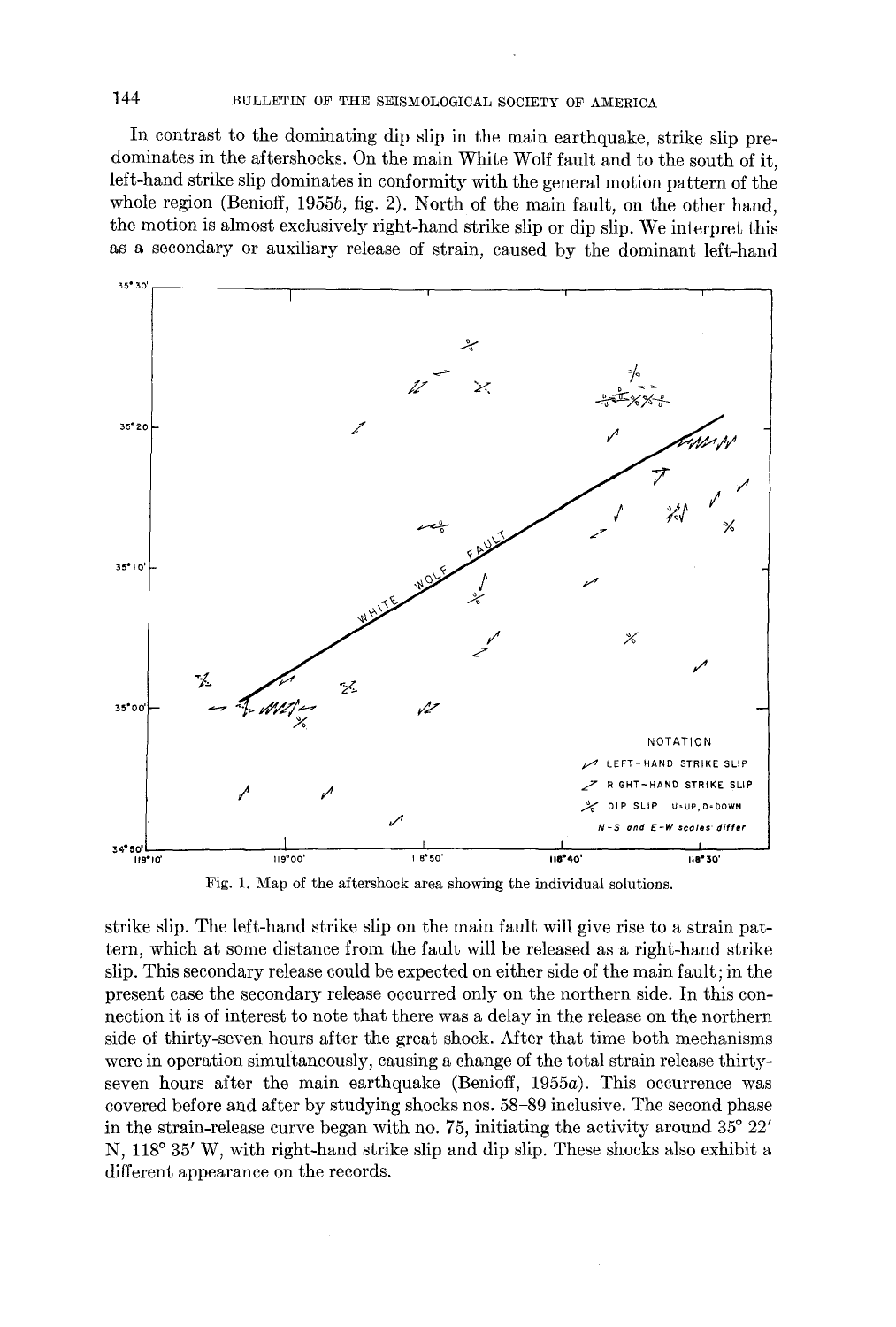The two exceptions with left-hand strike slip on the northern side, i.e., nos. 155 and 275, are both located closer to the main White Wolf fault. No. 155 is also exceptional in originating at greater depth (around 23 km.) than the majority of the aftershocks, which occurred around 16 km. depth. No. 275 is of interest because, like no. 89, it is situated within an area of considerably reduced activity immediately north of the main fault.

Aftershocks with dominating dip-slip motion are in the minority but occur in most parts of the aftershock area. It is of interest to note that, unlike what occurred at the time of the main shock, the southeastern side usually has a downward motion relative to the northwestern side. Exceptions occur only in the limited area around  $35^{\circ}$  22' N, 118 $^{\circ}$  35' W, initiated by no. 75.

On July 25, 1952, a series of shocks occurred around  $35^{\circ}$  19' N, 118° 30' W, near the northeastern end of the active fault (nos. 115, 117-120) at an approximate depth of only 10 kin. These shocks exhibit exclusively a dominating left-hand strike slip, agreeing with the main motion in the region, and consistent with the suggestion that they represent a terminal extension of the original faulting.

A series of shocks on July 29, 1952, i.e., nos. 140–144, near  $35^{\circ}$  23' N, 118° 50' W are of special interest because, although belonging to a very limited area, they showed definitely opposite initial motions at some stations though not at others. It is clear from the map that these apparently contradictory cases fit very well into a coherent motion pattern with right-hand strike slip. The reversals of motion at several stations are attributable to somewhat different orientation of the faults in the different cases.

Several shocks were studied because of their location near the epicenter of the main earthquake at  $35^{\circ}$  00' N,  $119^{\circ}$  02' W. This group includes nos. 61, 64, 66, 70, 76, 177, 216, 241,266, 276, 281, and 285. With dominating left-hand strike slip it is obvious that they generally do not agree with the mechanism of the main shock. No. 216 and no. 281 have been given with both nodal lines indicated, since it is not immediately obvious which of them is to be interpreted as FF. No. 281 (February 7, 1954) is of interest as representing a possible extended faulting northwestward from the southwestern end of the White Wolf fault, which took place late in the series, probably beginning on January 12, 1954.

Two examples of approximately opposite motions in almost the same place are offered by nos. 62 and 73 and by nos. 86 and 97, in each pair the left-hand strike-slip motion corresponding to that occurring in the earlier shock.

The Walker Pass earthquakes of 1946 (Chakrabarty and Richter, 1949) have possibly some mechanical relation to the Kern County series. The first motions of longitudinal waves for the large foreshock and the main earthquake indicate a binodal perpendicular solution with  $\Phi = 35^{\circ}$  and left-hand strike slip, thus agreeing with the main regional motion pattern. The orientation  $\Phi = 35^{\circ}$  of FF is of interest, since it nearly coincides with the trend of the aftershock area and other structural features *(loc. cit.,* fig. 1), thus indicating the existence of a fault with this direction; this could be the major front fault of the Sierra Nevada, with moderately steep westward dip.